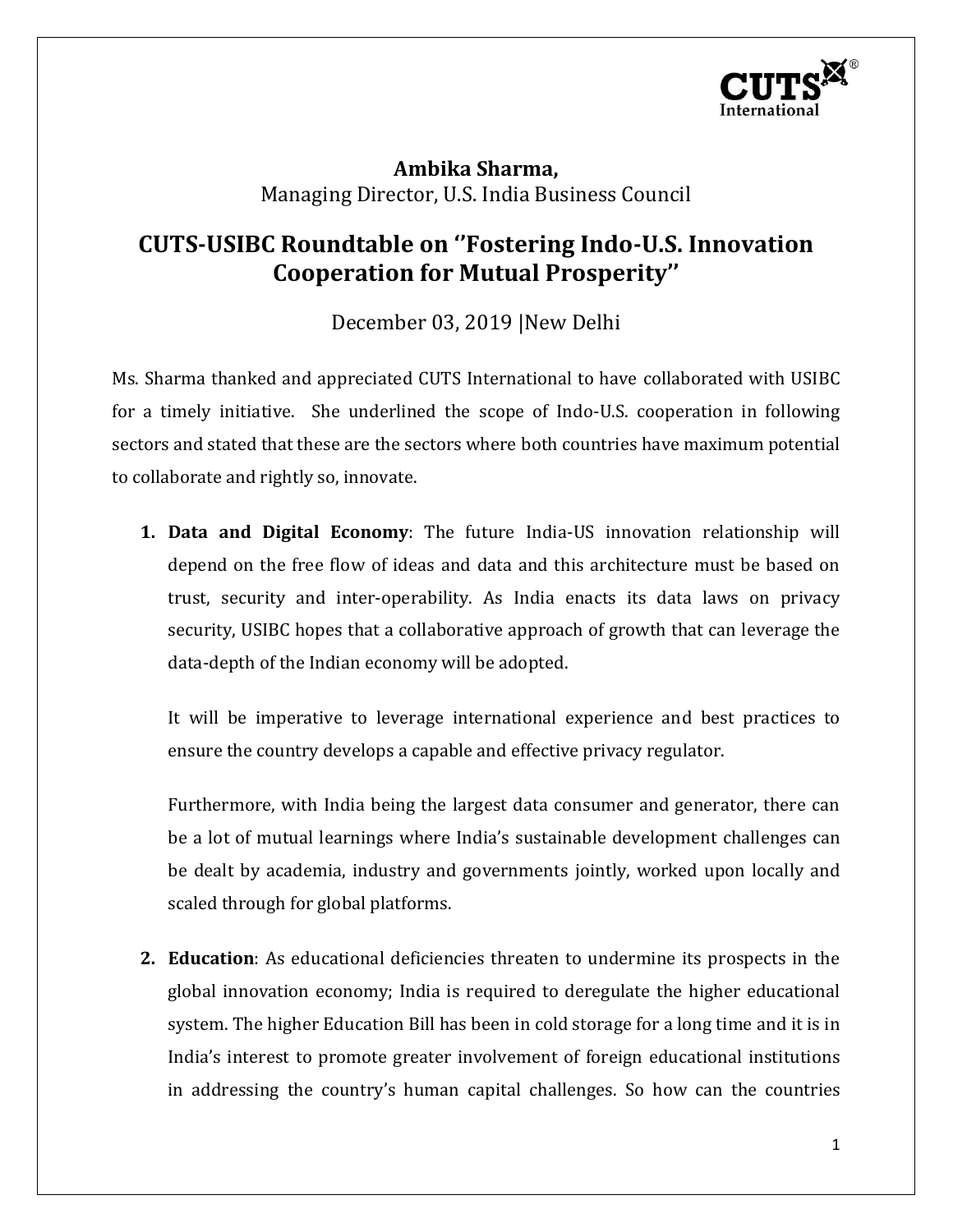collaborate? A US-India platform that can allow twinning of programs, jointlyadministered colleges and universities that are mutually recognized in both countries can be a way forward.

- **3. Energy and Environment**: The US and India would benefit from stronger partnership in the development of more efficient and cleaner energy technologies based on their respective scientific talents, entrepreneurial skills and private-sector experiences. In the United Nations Environment Programme's report that came in November 2019, both countries continue be world's biggest greenhouse gas emitters- courtesy coal. The energy infrastructure deficit India confronts is immense and a significant constraint on economic growth. As a result of legacy infrastructure makes India a test bed for scaling-up cutting-edge renewable energy technologies that can be sequentially deployed in the United States.
- **4. Life Sciences and Healthcare**: India's movement up the value chain extends beyond the widely-touted IT services sector. India today is the dispensary of the world and one of the fastest growing segments of the Indian economy is its pharma sector. American and Indian firms are increasingly teaming up to discover and develop new chemical entities while sharing costs and risks.

However, as a number of patented drugs move towards a patent cliff, there is a growing need to accelerate harmonization of pharmaceutical testing protocols and product standards. There is need to synergize the needs of both sides, keeping in mind the needs of US pharma and medical device companies which need better IP protection and innovation and not encumbered by price control mechanisms to access the Indian market.

**5. Defence and Aerospace**: As India is being made a major defence partner of the U.S. *(including with the launch of the Defense Technology and Trade Initiative (and signing of the foundation communication protocol agreements as General Security of Military Information Agreement, Communications Security and Compatibility Agreement, Logistics Exchange Memorandum of Agreement and soon to signed Industrial Security Annex)*, there is a possibility to propel the military industrial complex in both the